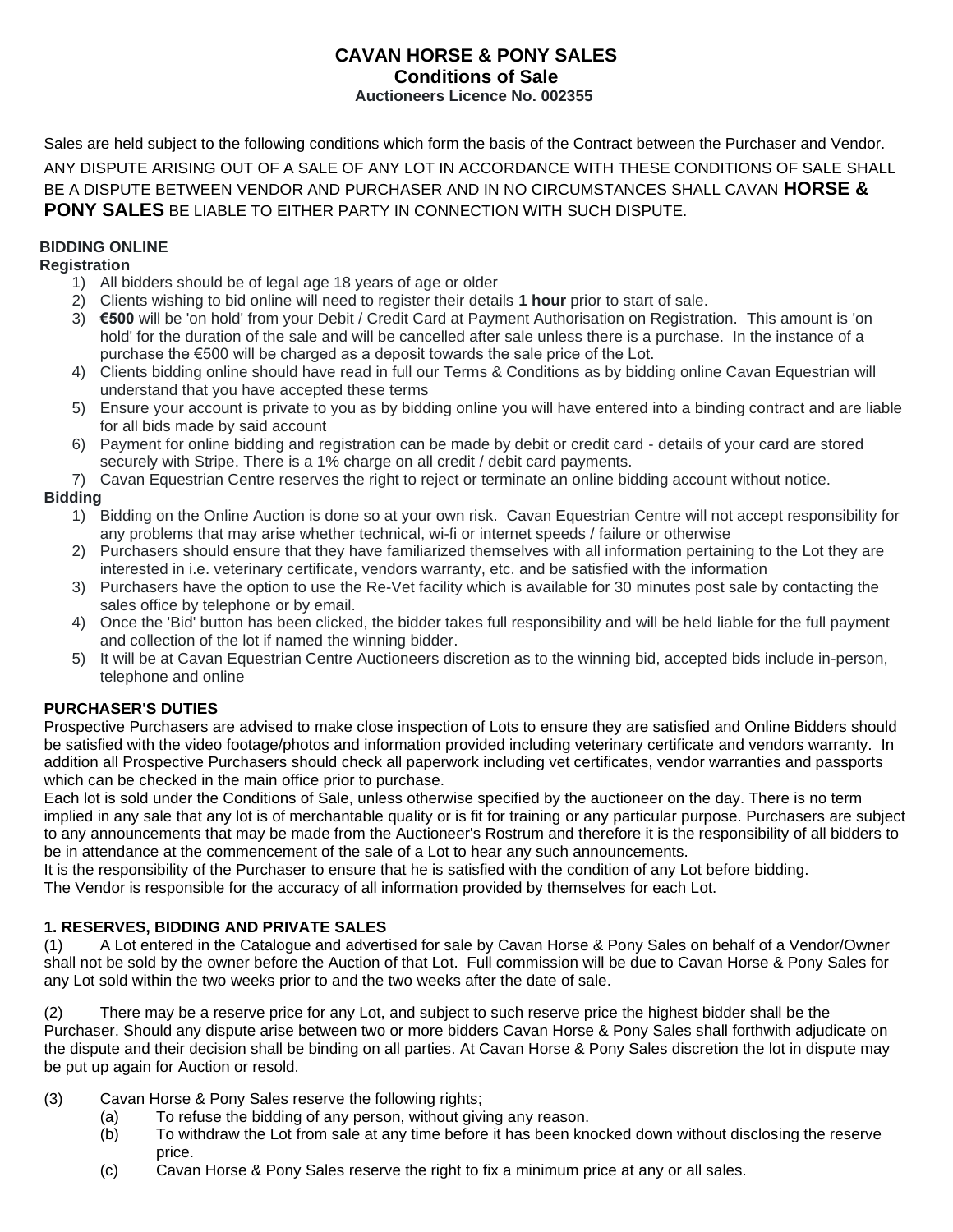(4) A Purchaser shall furnish his name and address to Cavan Horse & Pony Sales immediately after the Lot is knocked down,and shall immediately pay the purchase price. Should the Purchase Price not be paid immediately then Cavan Horse & Pony Sales may at their discretion and in consultation with the Vendor, put up the Lot for Auction and re-sell it.

(5) A LOT SHALL BE AT THE VENDORS RISK WHILE IN CAVAN HORSE & PONY SALES PREMISES PROVIDED HOWEVER THAT WHERE SUCH LOT HAS BEEN SOLD IT SHALL BE AT THE PURCHASERS RISK FROM THE FALL OF THE HAMMER, OR AFTER A RE-VETERINARY EXAMINATION IF REQUESTED BY THE PURCHASER OR FROM TIME OF SALE IF SOLD PRIVATELY. CAVAN HORSE & PONY SALES SHALL NOT BE LIABLE FOR LOSS, DAMAGE OR INJURY CAUSED BY A LOT WHILE ON THE PREMISES AND WHETHER TO THE PERSON IN CHARGE OF SUCH A LOT OR TO A THIRD PARTY.

(6) A Lot purchased shall be removed from Cavan Horse & Pony Sales premises not later than the evening of the sale of the day of purchase. If the purchase price has not been paid at the time of sale then the Lot shall not be released to the Purchaser until paid for.

(7) If a Lot is purchased and not paid for as herein before provided, then the following provisions shall take effect until payment is received,

(a) Title to the Lot shall not pass to the Purchaser but shall remain vested in the Vendor.

(b) Should the Purchaser fail to pay for a Lot within a reasonable period then such Lot may at any time be resold by Public Auction or by Private Treaty, and the deficiency (if any) resulting from such resale shall immediately be made good by the defaulting Purchaser.

(c)Nothing herein contained shall preclude Cavan Horse & Pony Sales or the Vendor of a Lot pursuing all legal remedies available to them, or either of them for the recovery of the Purchase Price from a defaulting Purchaser and all expenses commissions and damages resulting from such default.

(8) All private transactions on day of sale must be transacted through the Office of Cavan Horse & Pony Sales. Anyone found not adhering to these Conditions, will be barred from participating in all our future sales.

# **2. DESCRIPTIONS OF A LOT, SOUNDNESS AND STABLE VICES.**

(1) Cavan Horse & Pony Sales shall not be liable for any statement made in a Sales Catalogue or from the Rostrum, concerning a Lot listed herein for sale, nor for any Description, Pedigree or Warranty expressed or implied on its behalf, such information being supplied by the Vendor who alone is responsible for its accuracy. Description of height are only approximate. The Vendor is obliged to disclose all past history of the animal in relation to unsoundness, ailments, vices, etc.

(2) The Vendor is responsible for the declaration of all known vices on the Vendor Warranty form and if possible the same are announced by the commentator from the auctioneer's rostrum. The Vendor must also declare any other problem with the animal to be sold, e.g. nervous/difficult to ride, difficult to box, or any other behavioural problems, etc. on the Vendor Warranty form also ensuring that these comments are announced by the commentator from the auctioneer's rostrum. If a vice e.g. clinical signs of sweet itch presents itself and Cavan Horse & Pony Sales have been notified and it is found that this problem is verified then the animal is returnable

Any horse that sucks its tongue or makes a sucking noise this is regarded as a vice and must be declared – if not declared the horse is returnable.

(3) A Complaint must be lodged within 7 days post sale and if nothing has arisen prior to monies being paid out the contract is deemed complete

(4) There is no term implied in any sale that any Lot is of merchantable quality or is fit for training or any particular purpose. The Lot is sold subject to these Conditions of Sale and is subject to any announcements that may be made from the Auctioneers Rostrum, and accordingly it is the responsibility of all bidders to be in attendance at the commencement of the Sale of a Lot to hear any such announcements.

- (a) Any Lot which is a Crib-biter or windsucker, has been unnerved, is an established weaver, established boxwalker, napping, line or pin fired or has been tubed or otherwise operated on for unsoundness in wind or has shown any evidence of sweet itch or any vice whatsoever and is not so described is returnable
- (b) Any lot which has impaired vision or injury to the eye and is not so described is returnable
- (c) Any Lot which proves to be a Wobbler or Shiverer within 1 week of the sale, and such fact is not disclosed at the time of sale, is returnable. If the purchaser of any Lot sold with a Pedigree or Description contends that it does not correspond with such Pedigree or Description or if he contends that such Lot is effected with a Vice then he must notify the Auctioneer (Cavan Horse & Pony Sales) within 7 days from the last date of the sale at which the Lot was purchased specifying exactly the nature of the complaint that the Purchasers makes in respect of Lot Purchased. Failure to so notify the Auctioneers (Cavan Horse & Pony Sales) shall defeat any right or remedy the Purchaser may otherwise have pursuant to these conditions or otherwise. The Auctioneer shall then nominate a Veterinary Surgeon or other expert to investigate the Purchasers contention and the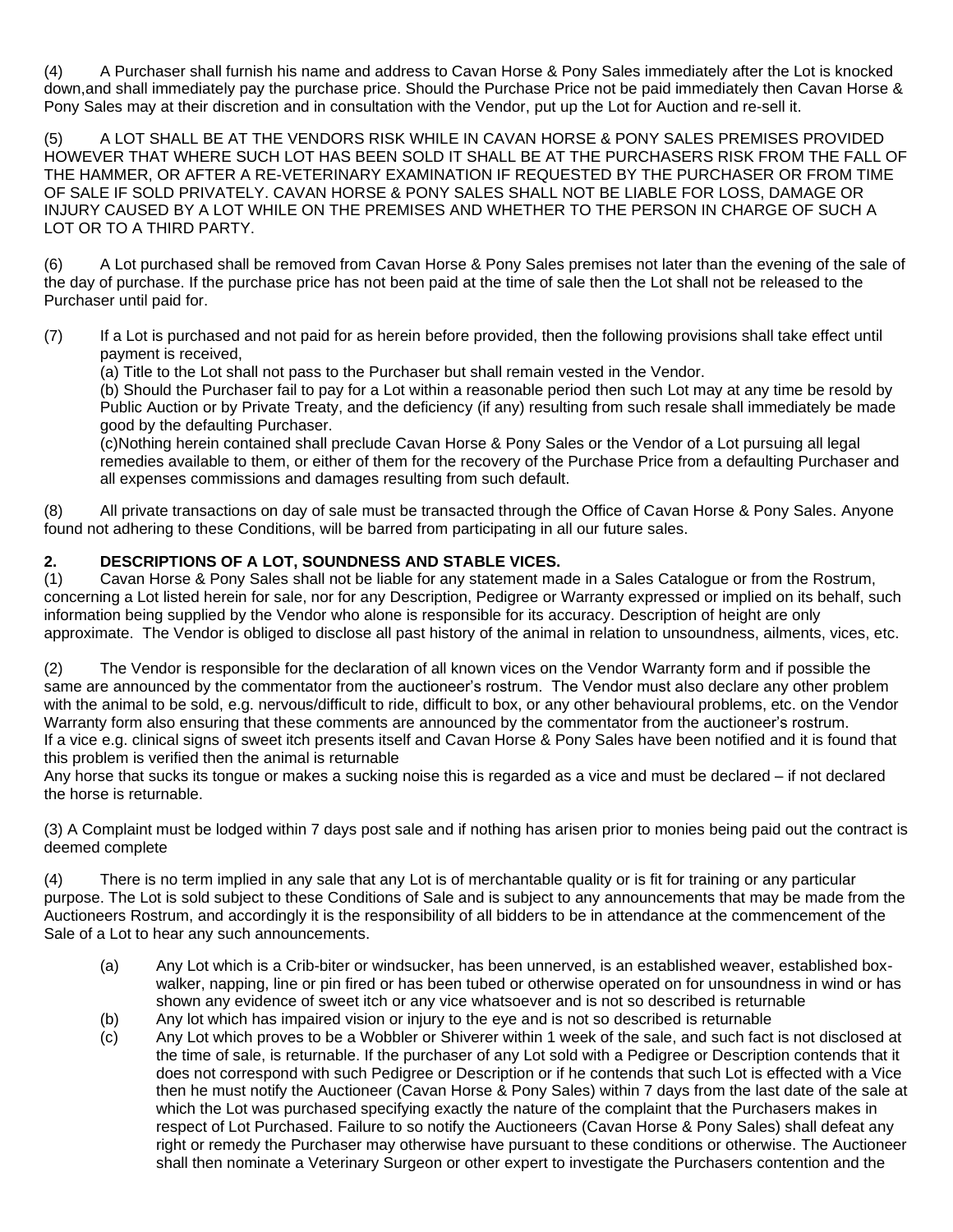decision of such Veterinary Surgeon or expert shall be binding on the vendor and purchaser. In the event that a Lot is returnable by reason of the matters arising herein, the Vendor shall pay to the Auctioneer all costs, the amount of any payment under this Condition payable shall be fixed by the Auctioneers whose decision shall be final and binding on the Parties.

- (d) OCD in foals and yearlings whereby the animal shows symptoms of OCD within a short period of time post sale then the Lot is deemed to be returnable.
- (e) Should any dispute arise between a Vendor and a Purchaser as to any of these matters it shall be adjudicated upon by the Auctioneers (Cavan Horse & Pony Sales) at such time and in such manner as the Auctioneers in their absolute discretion shall think fit and their decision shall be final and binding on all parties. All expenses and charges incurred by such adjudication shall be borne by the party found to be in error. The Auctioneers shall not be liable as a party in any dispute between the Vendor and Purchaser or in any legal action arising there from.
- (5) After the fall of the hammer any Lot purchased is at the Purchaser's expense and risk

(6) In the case of a Veterinary complaint and whereby a Veterinary Certificate is required, Cavan Horse & Pony Sales may have the lot examined by a Veterinary Surgeon appointed by them and where the opinion of the Veterinary Surgeon so appointed does not agree with the opinion of the Purchaser's Veterinary Surgeon as expressed on his Certificate furnished, then the opinion of the Veterinary Surgeon appointed by Cavan Horse & Pony Sales shall prevail and shall be final and binding on the parties. If a problem is observed with a Lot prior to leaving the premises on a day of sale the Purchaser can notify an agent of Cavan Horse & Pony Sales. The fees of the Veterinary Surgeon appointed by Cavan Horse & Pony Sales shall be borne by the Vendor if the Purchaser's complaint is upheld, and by the Purchaser if not. Failure to return the Lot and to give notice to the Vendor and to Cavan Horse & Pony Sales in accordance with this Condition, shall be an absolute bar to any claim in respect of any alleged error in Pedigree or Description The purchaser shall be bound to keep and to pay for the Lot, whether or not it complies with such Pedigree or Description is unsound in any respect. If it be decided that the lot is returnable, the Vendor shall pay Cavan Horse & Pony Sales on behalf of the Purchaser the cost of returning the lot, and the amount of any payment under this Condition shall be fixed by Cavan Horse & Pony Sales, whose decision shall be final and binding on the Parties.

# **3. VETERINARY CERTIFICATE AND RE-EXAMINATIONS**

Pre-Examinations should be carried out within 7 days of the sale

- (i) The Auctioneers shall nominate a panel of approved Veterinary Surgeons. A Lot must be offered for sale with Veterinary Certificate from a member of this panel. It shall be Vendors responsibility to ensure that this Certificate is lodged with the Auctioneers not less than one hour before the expected time of sale. The Certificate shall be available for inspection by prospective Purchasers and may subsequently be read out from the Rostrum at the time of sale. In the event that a Certificate has been mislaid or not available for any other reason at the time of sale, the Auctioneers may in their absolute discretion decide to postpone the sale or not offer the lot for sale. In any event, the Auctioneers shall not be held liable to any party by reason of the non-production of the Veterinary Certificate.
- (ii) Once a Lot is purchased, the Purchaser must notify the Cavan Horse & Pony Sales office within 30 minutes of purchase if a re-examination is required. In such event, Cavan Horse & Pony Sales shall arrange for such reexamination at the expense of the Purchaser and such re-examination will be performed by a member of the panel other than such member who has furnished the original Certificate. If on such re-examination a defect is apparent in the Lot and such defect has not been referred to in the original Veterinary Certificate and the member carrying out such examination is of the opinion that such defect is of practical significance then if necessary a referee Veterinary Surgeon shall be called upon whose decision shall be binding on all parties.
- (iii) A Lot remains at the Vendors risk until completion of the re-examination procedure. Once re-examination has been completed and the Lot has passed such re-examination, such lot is then held to the Purchasers risk. Following sale of a Lot by auction or privately, it shall remain the Vendors responsibility:
	- (a) To ascertain if re-examination has been requested and
	- (b) To present such horse for re-examination.
- (iv) Brood-mares should be examined for pregnancy within 7 days prior to the date of sale.

Where a Broodmare is sold with a Veterinary Certificate of Pregnancy, the Purchaser may have her re-examined for Pregnancy by a member of the Veterinary Panel before the Brood-mare is removed from the Cavan Horse & Pony Sales provided that the purchaser has notified Cavan Horse & Pony Sales within 30 minutes of purchase. If the Brood-mare is found not to be certified, she shall be returned to the Vendor unsold and the Vendor shall be liable for the expenses as if she had been sold. The Purchaser shall in all cases be liable for the re-examination fee. Where a mare is sold in an International Performance Sale and subsequently turns out to be in foal, this mare is returnable from Purchaser to Vendor if Purchaser so wishes and in turn all expenses incurred by Purchaser will be borne by Vendor plus purchased monies.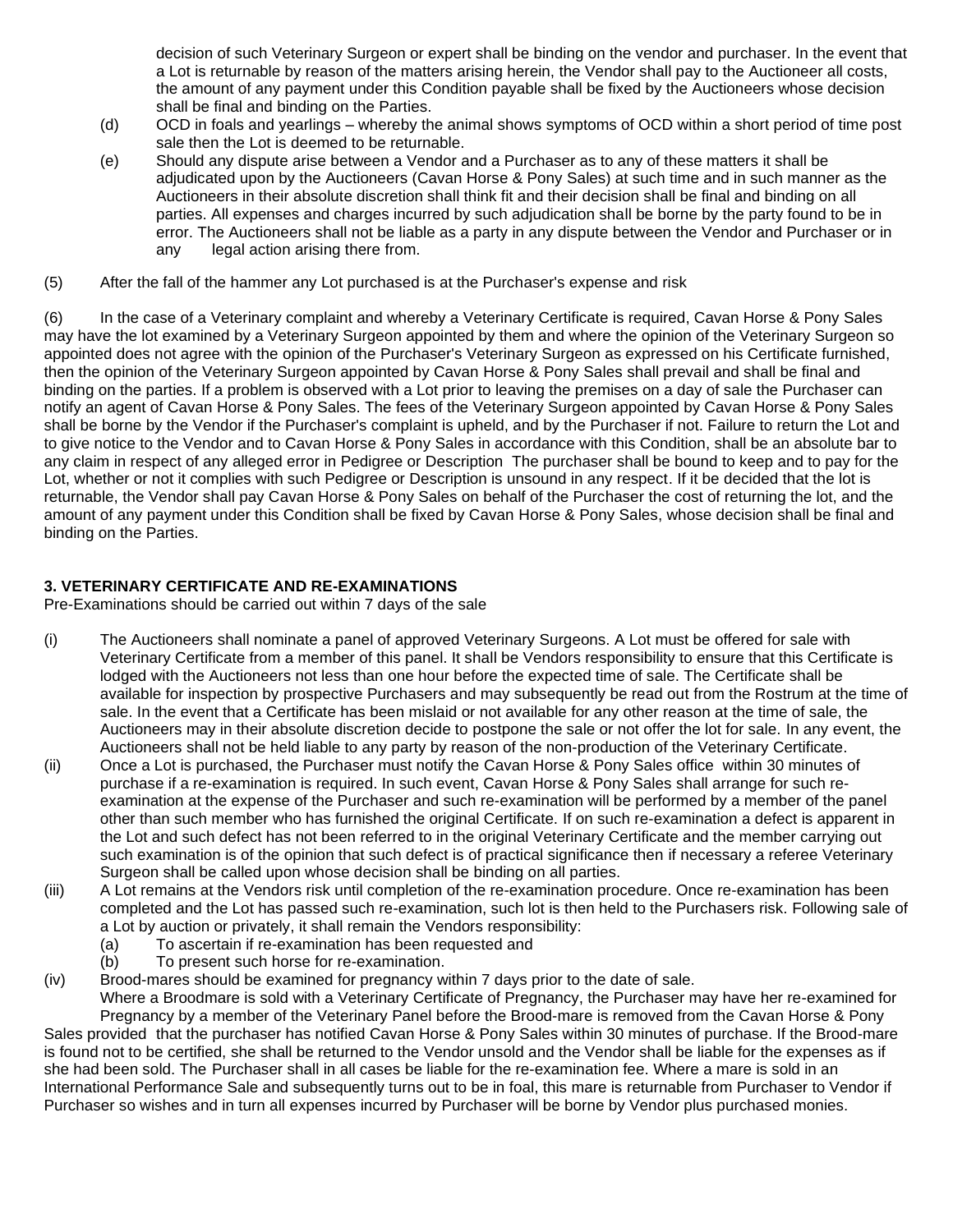# **4. X-RAYS**

X-Rays are not a veterinary requirement For Cavan Horse & Pony Sales but where x-rays are provided for a Lot, prospective purchasers should satisfy themselves prior to purchase, **as post-sale, Lots are not returnable because of a differing veterinary opinion on such x-rays.**

## **5. BLOOD TEST**

The Purchaser of any Lot will have the right within 30 minutes of the fall of the hammer or as a result of a private sale to request that a blood sample be taken for subsequent storage or analysis to detect pain killing anti-inflammatory or performance altering drugs. If on analysis the result is positive the Lot is returnable.

Random blood sample will be taken from entries on each day of sale to detect pain killing anti-inflammatory or performance altering drugs. If the result is positive the Vendor shall be barred from all future sales.

### **6. DISPUTES**

Subject to foregoing Conditions, the Auctioneers (Cavan Horse & Pony Sales) act as the Agent of both the Vendor and the Purchaser and to this end, the Auctioneers shall use their best endeavours to act to the mutual benefit of both Vendor and Purchaser. In the event that any dispute arises for whatever reason as between the Vendor and the Purchaser, then the Auctioneers, the Vendor and the Purchaser shall be bound by these Conditions of Sale. The Auctioneers shall not be liable to the Purchaser or to the Vendor in any manner howsoever arising from the sale of any Lot and in the event of any dispute arising in relation to any Lot, the Vendor's remedy shall be against the Purchaser and the Purchaser's remedy shall be against the Vendor. In the event that the dispute arises as between Vendor and Purchaser in respect of any Lot before the Auctioneers have paid over any purchaser money, the Auctioneers on being notified of the said complaint and dispute between the parties, shall hold the purchaser money in their possession in the Clients Account until such time as the dispute is resolved. Resolution will only happen if the Conditions of Sale have been followed correctly by the Purchaser and the Vendor. If Conditions of Sale were not followed correctly, or for example re-examination was not utilised the parties involved will be informed that this circumstance is not possible. In the event that a Vendor or Purchaser initiates legal proceedings, the Auctioneers shall be bound by these Conditions of Sales and by any Order of Court in relation to the matter. The Vendor or Purchaser, as the case may be, shall indemnify Cavan Horse & Pony Sales in respect of any costs incurred resulting from any proceedings arising out of a sale. **In the event of any dispute arising between purchaser and vendor for whatsoever reason (e.g. vices, lameness, riding problem, inaccurate description/details, etc) post sale a representative of Cavan**  Horse & Pony Sales **may at its sole and absolute discretion make a final and binding decision(s) with regard to the dispute.** 

Where Cavan Horse & Pony Sales are brought in as a party to any dispute, Cavan Horse & Pony Sales will be entitled to payment of their legal and other expenses on a full indemnity basis from the party who joins them in. In the event of a Lot having been removed from Cavan Horse & Pony Sales premises then Cavan Horse & Pony Sales shall be entitled to repossess the Lot from anyone in possession of it.

### **7. SAFETY**

(1) Every person on the Cavan Horse & Pony Sales premises on which the Sale takes place, whether before, during or after the Sale shall be deemed to be there at their own risk and Cavan Horse & Pony Sales exclude liability in respect of any injury sustained by any of them or any loss or damage to property which may occur from any cause whatsoever, nothing in this subcondition shall be taken to exclude or restrict liability at law for death or personal injury to any person arising from Cavan Horse & Pony Sales negligence.

(2) Cavan Horse & Pony Sales accepts no responsibility for any disease, accident, loss or fatal or non fatal injury caused to a Lot (including death, theft or injury) or caused by any Lot while it is being moved by Cavan Horse & Pony Sales employees, agents or subcontractors between yards and Cavan Horse & Pony Sales premises or at any time whilst it is on Cavan Horse & Pony Sales premises. Provided always that nothing in this condition shall be taken to exclude or restrict Cavan Horse & Pony Sales liability at law for death or personal injury to persons arising from Cavan Horse & Pony Sales negligence.

# **8. PAYMENT, COMMISSIONS AND FEES**

Money shall not be paid to the Vendor of any Lot unless the Lot is cleared by the Purchaser. In the event of a defaulting purchaser the Auctioneers shall not be held liable or responsible for any deficiency which may arise on the resale of an undeclared Lot. Cavan Horse & Pony Sales shall not be answerable for any deficiency which may arise on the re-sale of an uncleared Lot. Payment to the Vendor or his authorised agent will be made within 28 days of the day of the Sale in respect of those animals where payment has been received.

Purchasers are advised that the only payment acceptable to Cavan Horse & Pony Sales on the day of sale is Cash, Debit Card, Credit Card. Please note the following card charges;

- Domestic Cards (all EU countries inc. UK) (Debit or Credit)  $-1\%$
- Domestic Commercial (all EU countries inc. UK) (Debit or Credit) 2%
- Outside EU (including Norway and Switzerland) all cards 2.5%